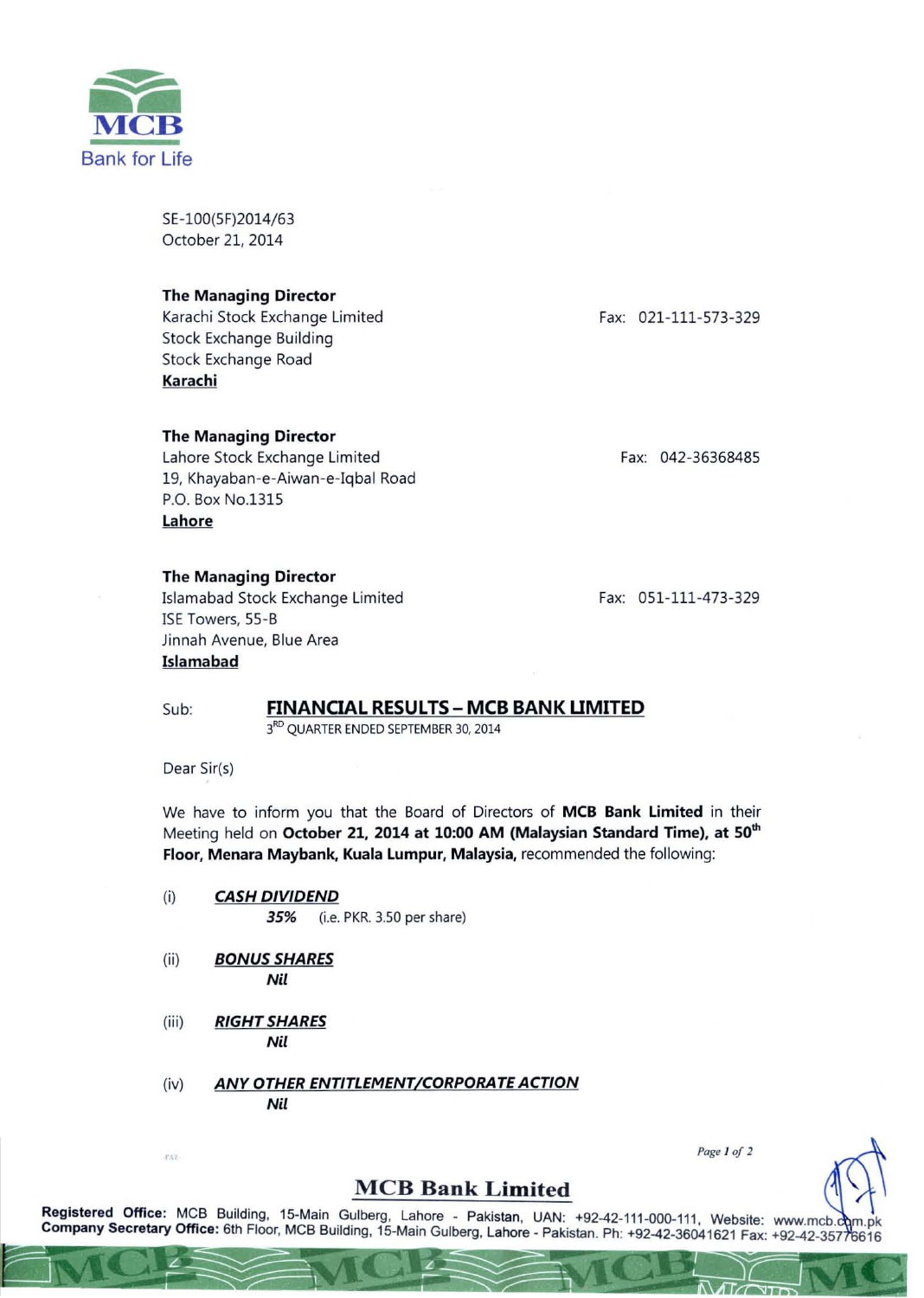

### (v) ANY OTHER PRICE-SENSITIVE INFORMATION

*Please refer* to *our earlier letter No.SE-100(5F)2013/59 dated November 01, 2013* in *which we hod infonned 5tock Exchonges that MeB Bank Ltd. was considering* to *expand its operations overseas through* an *acquisition of* a *small bank* in *Kenya and the State Bank of Pakistan had given its pennission* to *MeB Bank* to *conduct due diligence of the target bank.* 

*We wish* to *infonn you that subsequent* to *the due diligence, MeB has decided, for commercial reasons, not* to *pursue this oppartunity any more.* 

The Financial Results approved by the Board of Directors of MCB Bank, are attached as *Annexure-A.* 

The Share transfer books of the Bank will remain closed from November 10, 2014 to November 18, 2014 (both days inclusive) subject to the approval of the Stock Exchange.

The Shareholders whose names appear in the Register of Members at the close of business on November 07, 2014, will be entitled to above entitlement. Transfer received at the office of Share Registrar, M/s THK Associates (Pvt.) Ltd, Ground Floor, State Life Building-3, Dr. Ziauddin Ahmed Road, Karachi, at the close of business on November 07, 2014, will be treated in time for the purpose of above entitlement to the transferees.

We will be sending 200 copies of printed Accounts for distribution amongst the members of the Exchange.

Yours truly

**Hammad Khalid** Division Head - Financial Control Group

Encl: As above

Cc: London Stock Exchange

4.42

*Page 2 0f 2* 

# **MCB Bank Limited**

Registered Office: MCB Building, 15-Main Gulberg, Lahore - Pakistan, UAN: +92-42-111-000-111, Website: www.mcb.com.pk Company Secretary Office: 6th Floor, MCB Building, 15-Main Gulberg, Lahore - Pakistan. Ph: +92-42-36041621 Fax: +92-42-35776616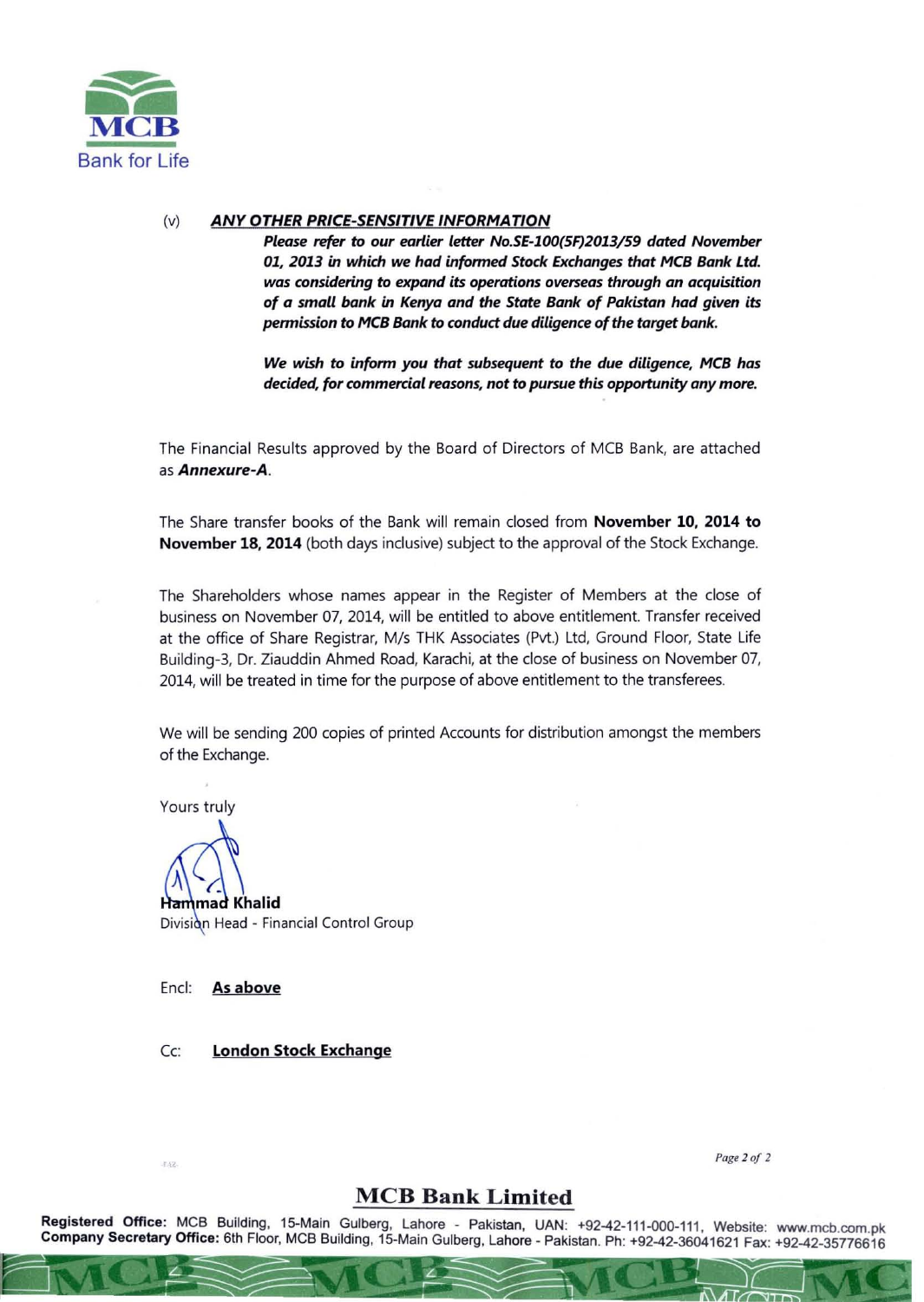#### MCB Bank Limited

#### Unconsolidated Condensed Interim Profit and Loss Account (Un-audited)

Results for the nine months ended September 30, 201 4

|                                                                         |                                                                                                                                          |                                        |                                                                                         |                                        | <b>Annexure A</b>                             |
|-------------------------------------------------------------------------|------------------------------------------------------------------------------------------------------------------------------------------|----------------------------------------|-----------------------------------------------------------------------------------------|----------------------------------------|-----------------------------------------------|
|                                                                         |                                                                                                                                          | Quarter ended<br>September 30,<br>2014 | Nine months<br>ended<br>September 30,<br>2014<br>---------- (Rupees in '000) ---------- | Quarter ended<br>September 30,<br>2013 | Nine months<br>ended<br>September 30,<br>2013 |
|                                                                         | Mark-up / return / interest earned                                                                                                       | 19,212,031                             | 56,785,409                                                                              | 15,496,023                             | 48,470,937                                    |
|                                                                         | Mark-up / return / interest expensed                                                                                                     | 8,634,755                              | 24,771,279                                                                              | 5,814,262                              | 19,979,486                                    |
| Net mark-up / interest income                                           |                                                                                                                                          | 10,577,276                             | 32,014,130                                                                              | 9,681,761                              | 28,491,451                                    |
|                                                                         | Provision / (reversal) against loans and advances - net                                                                                  | (393, 138)                             | (1, 332, 339)                                                                           | (580, 741)                             | (1,860,541)                                   |
| Provision / (reversal) for diminution in the value of investments - net |                                                                                                                                          | (37, 261)                              | (78,010)                                                                                | 50,640                                 | 15,867                                        |
| Bad debts written off directly                                          |                                                                                                                                          |                                        | 20                                                                                      |                                        |                                               |
|                                                                         |                                                                                                                                          | (430, 399)                             | (1, 410, 329)                                                                           | (530, 101)                             | (1,844,674)                                   |
|                                                                         | Net mark-up / interest income after provisions<br>Non mark-up / interest income                                                          | 11,007,675                             | 33,424,459                                                                              | 10,211,862                             | 30,336,125                                    |
|                                                                         | Fee, commission and brokerage income                                                                                                     | 1,708,383                              | 5,110,659                                                                               | 1,583,007                              | 4,848,210                                     |
| Dividend income                                                         |                                                                                                                                          | 230,416                                | 679,192                                                                                 | 161,086                                | 667,986                                       |
|                                                                         |                                                                                                                                          | 306,169                                | 1,056,440                                                                               | 314,972                                | 611,342                                       |
|                                                                         | Income from dealing in foreign currencies<br>Gain on sale of securities - net                                                            | 644,918                                |                                                                                         | 555,613                                | 2,108,602                                     |
|                                                                         | Unrealized gain / (loss) on revaluation of investments classified as held for trading                                                    | (5, 133)                               | 1,273,415<br>(5, 133)                                                                   | (1,898)                                | 343                                           |
|                                                                         |                                                                                                                                          | 1,209,117                              | 1,435,005                                                                               | 98,250                                 | 316,628                                       |
| Other income                                                            |                                                                                                                                          |                                        |                                                                                         | 2,711,030                              |                                               |
|                                                                         | Total non mark-up / interest income                                                                                                      | 4,093,870                              | 9,549,578                                                                               |                                        | 8,553,111                                     |
|                                                                         | Non-mark-up / interest expenses                                                                                                          | 15,101,545                             | 42,974,037                                                                              | 12,922,892                             | 38,889,236                                    |
|                                                                         | Administrative expenses                                                                                                                  | 5,184,604                              | 14,755,275                                                                              | 4,693,912                              | 12,638,127                                    |
|                                                                         | Other provisions / (reversals)                                                                                                           | 226                                    | 115,479                                                                                 | 5,754                                  | (56, 368)                                     |
| Other charges                                                           |                                                                                                                                          | 209,379                                | 596,161                                                                                 | 175,110                                | 559,355                                       |
|                                                                         | Total non mark-up / interest expenses                                                                                                    | 5,394,209                              | 15,466,915                                                                              | 4,874,776                              | 13, 141, 114                                  |
|                                                                         |                                                                                                                                          | 9,707,336                              | 27,507,122                                                                              | 8,048,116                              | 25,748,122                                    |
| Extraordinary / unusual item                                            |                                                                                                                                          |                                        |                                                                                         | ٠                                      |                                               |
| Profit before taxation                                                  |                                                                                                                                          | 9,707,336                              | 27,507,122                                                                              | 8,048,116                              | 25,748,122                                    |
| Taxation                                                                | - current period                                                                                                                         | 3,239,227                              | 9,150,116                                                                               | 2,707,951                              | 8,226,242                                     |
|                                                                         | - prior years                                                                                                                            |                                        |                                                                                         |                                        |                                               |
|                                                                         | - deferred                                                                                                                               | 70,368                                 | 233,059                                                                                 | 45,310                                 | 339,752                                       |
|                                                                         |                                                                                                                                          | 3,309,595                              | 9,383,175                                                                               | 2,753,261                              | 8,565,994                                     |
| Profit after taxation                                                   |                                                                                                                                          | 6,397,741                              | 18,123,947                                                                              | 5,294,855                              | 17, 182, 128                                  |
|                                                                         |                                                                                                                                          |                                        |                                                                                         |                                        |                                               |
|                                                                         | Retained earnings brought forward                                                                                                        | 43,401,093                             | 40,552,043                                                                              | 39,086,410                             | 35,424,921                                    |
|                                                                         | Remeasurement of defined benefit plans - net of tax                                                                                      |                                        | 164,050                                                                                 |                                        | 165,960                                       |
|                                                                         | Transfer from surplus on revaluation of fixed assets - net of tax                                                                        | 11,907<br>43,413,000                   | 35,721<br>40,751,814                                                                    | 8,947<br>39,095,357                    | 26,841<br>35,617,722                          |
|                                                                         |                                                                                                                                          | 49,810,741                             | 58,875,761                                                                              | 44,390,212                             | 52,799,850                                    |
| <b>APPROPRIATIONS</b><br>Transfer to:                                   |                                                                                                                                          |                                        |                                                                                         |                                        |                                               |
|                                                                         | Statutory reserve                                                                                                                        | 639,774                                | 1,812,395                                                                               | 529,486                                | 1,718,213                                     |
|                                                                         | Issue of bonus shares-Dec 31, 2013 @ 10 % (2012: 10%)                                                                                    |                                        | 1,011,846                                                                               |                                        | 919,860                                       |
|                                                                         | Final cash dividend 2013 @ Rs 3.5 per share - (2012: Rs.3.0)                                                                             |                                        | 3,541,461                                                                               |                                        | 2,759,581                                     |
|                                                                         | Cash dividend March 2014 @ Rs 3.0 per share - (March 2013: Rs.3.5)<br>Cash Dividend June 2014 @ Rs. 3.5 per share - (June 2013: Rs. 3.5) | 3,895,608                              | 3,339,092<br>3,895,608                                                                  | 3,541,471                              | 3,541,470<br>3,541,471                        |
|                                                                         |                                                                                                                                          | 4,535,382                              | 13,600,402                                                                              | 4,070,957                              | 12,480,595                                    |
|                                                                         |                                                                                                                                          | 45,275,359                             | 45,275,359                                                                              | 40,319,255                             | 40,319,255                                    |
|                                                                         | Earnings per share - basic and diluted - Rupees                                                                                          | 5.75                                   | 16.28                                                                                   | 4.76                                   | 15.44                                         |
|                                                                         |                                                                                                                                          |                                        |                                                                                         |                                        |                                               |

 $\frac{1}{2}$ 

 $R_{\rm H}$